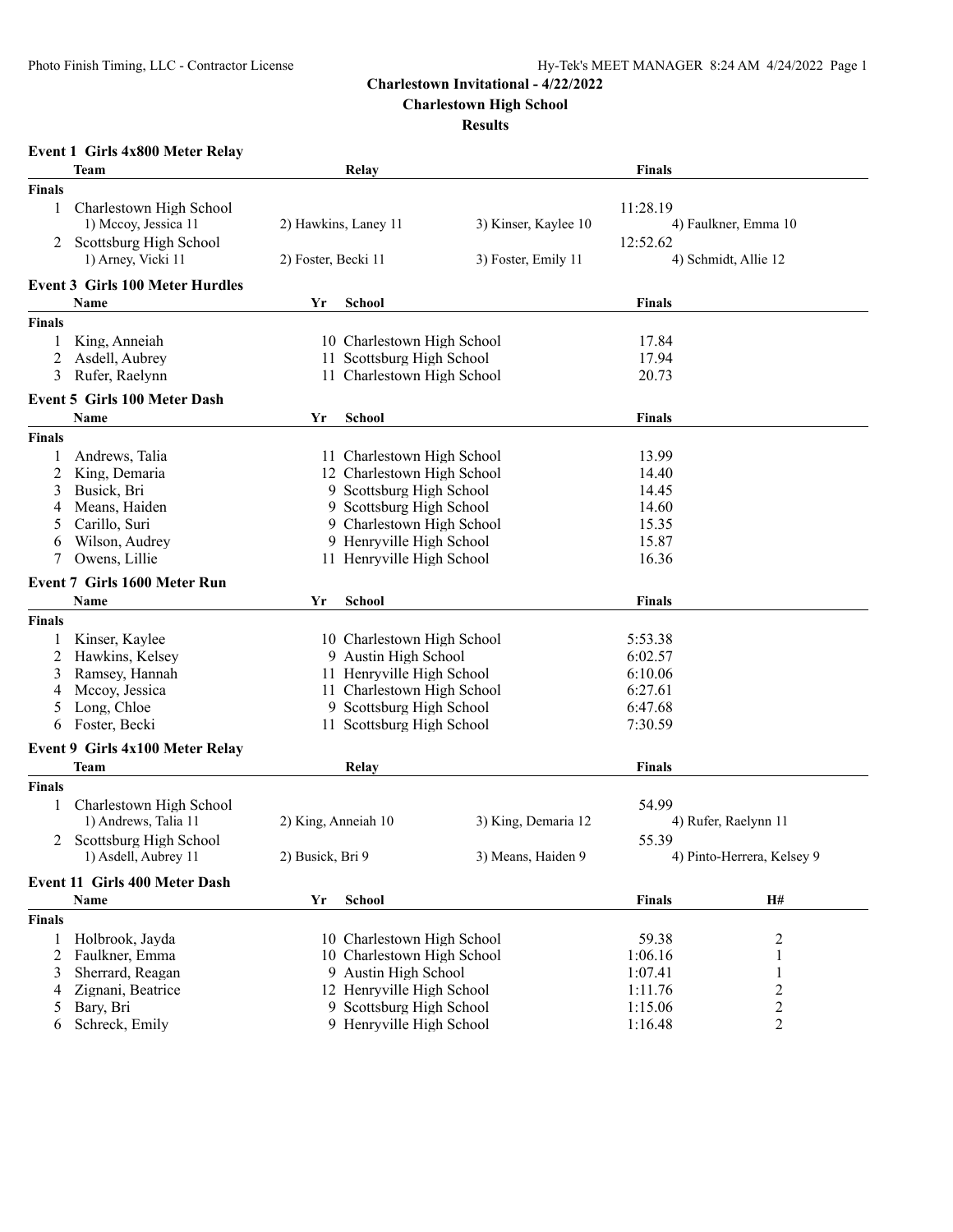**Charlestown High School**

|               | Finals  (Event 11 Girls 400 Meter Dash) |                    |                                              |                           |                       |                      |
|---------------|-----------------------------------------|--------------------|----------------------------------------------|---------------------------|-----------------------|----------------------|
|               | Name                                    | Yr                 | School                                       |                           | <b>Finals</b>         | <b>H#</b>            |
| 7             | Faiinazzo, Giulia                       |                    | 11 Scottsburg High School                    |                           | 1:17.82               | $\overline{2}$       |
|               | <b>Event 13 Girls 300 Meter Hurdles</b> |                    |                                              |                           |                       |                      |
|               | Name                                    | Yr                 | <b>School</b>                                |                           | <b>Finals</b>         |                      |
| <b>Finals</b> |                                         |                    |                                              |                           |                       |                      |
| 1             | Rufer, Raelynn                          |                    | 11 Charlestown High School                   |                           | 55.56                 |                      |
| 2             | Lewis, Makayla                          |                    | 9 Henryville High School                     |                           | 1:01.90               |                      |
|               | <b>Event 15 Girls 800 Meter Run</b>     |                    |                                              |                           |                       |                      |
|               | Name                                    | Yr                 | <b>School</b>                                |                           | <b>Finals</b>         |                      |
| <b>Finals</b> |                                         |                    |                                              |                           |                       |                      |
|               | Hawkins, Kelsey                         |                    | 9 Austin High School                         |                           | 2:40.93               |                      |
| 2             | Ramsey, Hannah                          |                    | 11 Henryville High School                    |                           | 2:46.69               |                      |
| 3             | Arney, Vicki                            |                    | 11 Scottsburg High School                    |                           | 2:51.96               |                      |
| 4             | Chisman, Tara                           |                    | 11 Charlestown High School                   |                           | 2:55.42               |                      |
| 5             | Schmidt, Allie                          |                    |                                              | 12 Scottsburg High School |                       |                      |
| 6             | Foster, Emily                           |                    | 11 Scottsburg High School                    |                           | 3:08.60<br>3:12.58    |                      |
|               |                                         |                    |                                              |                           |                       |                      |
|               | <b>Event 17 Girls 200 Meter Dash</b>    |                    |                                              |                           | <b>Finals</b>         |                      |
|               | Name                                    | Yr                 | School                                       |                           |                       | Н#                   |
| <b>Finals</b> |                                         |                    |                                              |                           |                       |                      |
|               | Holbrook, Jayda                         |                    | 10 Charlestown High School                   |                           | 25.98                 | $\overline{c}$       |
| 2             | Andrews, Talia                          |                    | 11 Charlestown High School                   |                           | 28.73                 | 2                    |
| 3             | Cantwell, Abbi                          |                    | 9 Austin High School                         |                           | 30.95                 | $\mathbf{1}$         |
| 4             | Pinto-Herrera, Kelsey                   |                    | 9 Scottsburg High School                     |                           | 31.05                 | 2                    |
| 5             | White, Alexus                           |                    | 9 Scottsburg High School                     |                           | 31.58                 | 1                    |
| 6             | Bowyer, Lilly                           |                    | 12 Charlestown High School                   |                           | 32.40                 | 1                    |
|               | Schreck, Emily                          |                    | 9 Henryville High School                     |                           | 33.86                 | $\overline{c}$       |
| 8             | Wilson, Audrey                          |                    | 9 Henryville High School                     |                           | 34.43                 | 1                    |
| 9             | Owens, Lillie                           |                    | 11 Henryville High School                    |                           | 36.09                 | 1                    |
| 10            | Boggs, Makala                           |                    | 10 Austin High School                        |                           | 36.62                 | 1                    |
|               | <b>Event 19 Girls 3200 Meter Run</b>    |                    |                                              |                           |                       |                      |
|               | Name                                    | Yr                 | <b>School</b>                                |                           | <b>Finals</b>         |                      |
| <b>Finals</b> |                                         |                    |                                              |                           |                       |                      |
|               | Hall, Megan                             |                    | 10 Austin High School                        |                           | 13:00.47              |                      |
| 2             | Rhoten, Macie                           |                    | 11 Charlestown High School                   |                           | 15:26.62              |                      |
| 3             | Kirkman, Sophia                         |                    | 9 Scottsburg High School                     |                           | 16:19.64              |                      |
|               | <b>Event 21 Girls 4x400 Meter Relay</b> |                    |                                              |                           |                       |                      |
|               | Team                                    |                    | Relay                                        |                           | <b>Finals</b>         |                      |
| <b>Finals</b> |                                         |                    |                                              |                           |                       |                      |
| $\mathbf{1}$  | Charlestown High School                 |                    |                                              |                           | 4:43.62               |                      |
|               | 1) Goedeker, Sadee 12                   |                    | 2) Hawkins, Laney 11<br>3) Mccoy, Jessica 11 |                           | 4) Holbrook, Jayda 10 |                      |
| 2             | Scottsburg High School                  |                    |                                              |                           | 4:51.75               |                      |
|               | 1) Busick, Bri 9                        | 2) Means, Haiden 9 |                                              | 3) Asdell, Aubrey 11      |                       | 4) Long, Chloe 9     |
| 3             | Henryville High School                  |                    |                                              |                           | 4:52.35               |                      |
|               | 1) Lewis, Makayla 9                     |                    | 2) Zignani, Beatrice 12                      | 3) Schreck, Emily 9       |                       | 4) Ramsey, Hannah 11 |
|               |                                         |                    |                                              |                           |                       |                      |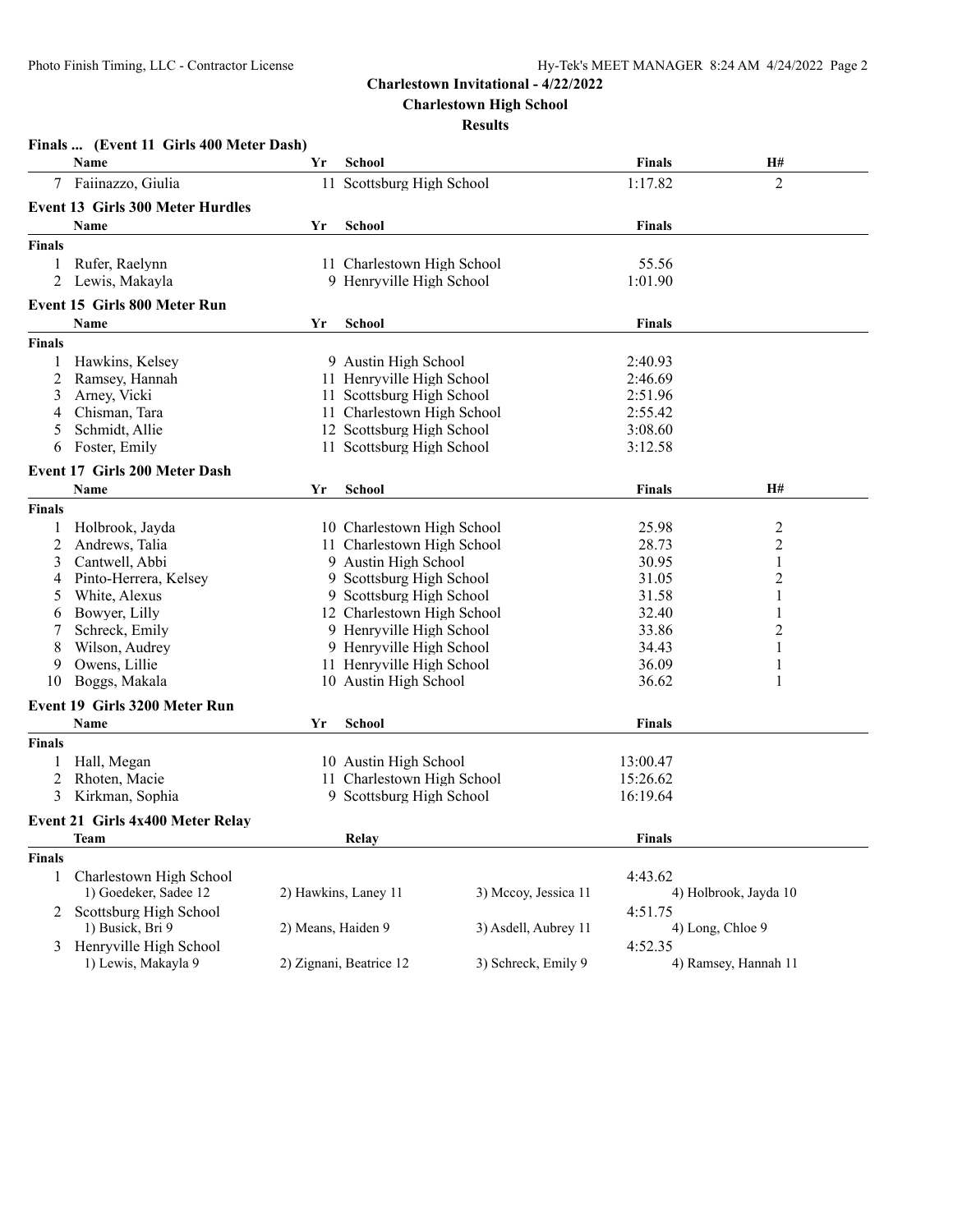**Charlestown High School**

|               | <b>Event 23 Girls High Jump</b>                  |    |                                                                     |               |                  |
|---------------|--------------------------------------------------|----|---------------------------------------------------------------------|---------------|------------------|
|               | Name                                             | Yr | <b>School</b>                                                       | Finals        |                  |
| <b>Finals</b> |                                                  |    |                                                                     |               |                  |
| 1             | Schreck, Emily                                   |    | 9 Henryville High School                                            | J4-10.00      |                  |
| 2             | Goedeker, Sadee                                  |    | 12 Charlestown High School                                          | J4-10.00      |                  |
| 3             | King, Anneiah                                    |    | 10 Charlestown High School                                          | $4 - 06.00$   |                  |
| 4             | Means, Haiden                                    |    | 9 Scottsburg High School                                            | 4-04.00       |                  |
| ---           | Bary, Bri                                        |    | 9 Scottsburg High School                                            | <b>NH</b>     |                  |
| $--$          | Hall, Erin                                       |    | 11 Austin High School                                               | <b>NH</b>     |                  |
|               | <b>Event 27 Girls Long Jump</b>                  |    |                                                                     |               |                  |
|               | Name                                             | Yr | <b>School</b>                                                       | Finals        |                  |
| <b>Finals</b> |                                                  |    |                                                                     |               |                  |
| 1             | King, Demaria                                    |    | 12 Charlestown High School                                          | 14-03.75      |                  |
| 2             | Goedeker, Sadee                                  |    | 12 Charlestown High School                                          | 14-02.50      |                  |
| 3             | Busick, Bri                                      |    | 9 Scottsburg High School                                            | 13-10.50      |                  |
| 4             | Zignani, Beatrice                                |    | 12 Henryville High School                                           | 13-06.00      |                  |
| 5             | White, Alexus                                    |    | 9 Scottsburg High School                                            | 13-04.50      |                  |
|               |                                                  |    |                                                                     |               |                  |
|               | <b>Event 29 Girls Discus Throw</b>               |    |                                                                     |               |                  |
|               | <b>Name</b>                                      | Yr | School                                                              | <b>Finals</b> | H#               |
| <b>Finals</b> |                                                  |    |                                                                     |               |                  |
| 1             | Deaton, Alexis                                   |    | 10 Charlestown High School                                          | $95 - 03$     | $\overline{c}$   |
| 2             | Baker, Lizzy                                     |    | 9 Austin High School                                                | 92-04         | $\boldsymbol{2}$ |
| 3             | Bush, Teagan                                     |    | 12 Austin High School                                               | 90-06         | $\sqrt{2}$       |
| 4             | Woods, Lily                                      |    | 10 Charlestown High School                                          | 88-01         | $\boldsymbol{2}$ |
| 5             | Moon, Leslie                                     |    | 12 Charlestown High School                                          | 85-06         | $\boldsymbol{2}$ |
| 6             | Couch, Aubree                                    |    | 10 Austin High School                                               | 74-08         | $\mathbf{1}$     |
| 7             | Petty, Jaylynn                                   |    | 10 Scottsburg High School                                           | 53-08         | 1                |
| 8             | Lynn, Emma                                       |    | 11 Scottsburg High School                                           | $49 - 08$     | $\mathbf{1}$     |
| 9             | Foster, Emily                                    |    | 11 Scottsburg High School                                           | 48-00         | 1                |
|               | <b>Event 31 Girls Shot Put</b>                   |    |                                                                     |               |                  |
|               | Name                                             | Yr | School                                                              | <b>Finals</b> | H#               |
| <b>Finals</b> |                                                  |    |                                                                     |               |                  |
| 1             | King, Demaria                                    |    | 12 Charlestown High School                                          | 37-05.00      | $\overline{c}$   |
| 2             | Deaton, Alexis                                   |    | 10 Charlestown High School                                          | 37-03.00      | $\sqrt{2}$       |
| 3             | Baker, Lizzy                                     |    | 9 Austin High School                                                | 32-05.00      | $\overline{c}$   |
| 4             | Bush, Teagan                                     |    | 12 Austin High School                                               | 31-05.00      | $\sqrt{2}$       |
| 5             | Dosso, Reece                                     |    | 10 Austin High School                                               | 30-07.00      | $\boldsymbol{2}$ |
| 6             | Woods, Lily                                      |    | 10 Charlestown High School                                          | 28-08.00      | $\mathbf{1}$     |
|               | Lynn, Emma                                       |    | 11 Scottsburg High School                                           | 22-06.00      | 1                |
| 8             | Wilson, Audrey                                   |    | 9 Henryville High School                                            | 18-04.00      | 1                |
| 9             | Pinsard, Zoe                                     |    | 11 Scottsburg High School                                           | 17-07.00      |                  |
| 10            | Walsh, Lily                                      |    | 12 Scottsburg High School                                           | 15-07.00      | 1                |
|               |                                                  |    | Women - Team Rankings - 15 Events Scored                            |               |                  |
|               |                                                  |    |                                                                     |               |                  |
| 1)            | Charlestown High School<br>3) Austin High School |    | 114<br>2) Scottsburg High School<br>35<br>4) Henryville High School |               | 39<br>23         |
|               |                                                  |    |                                                                     |               |                  |